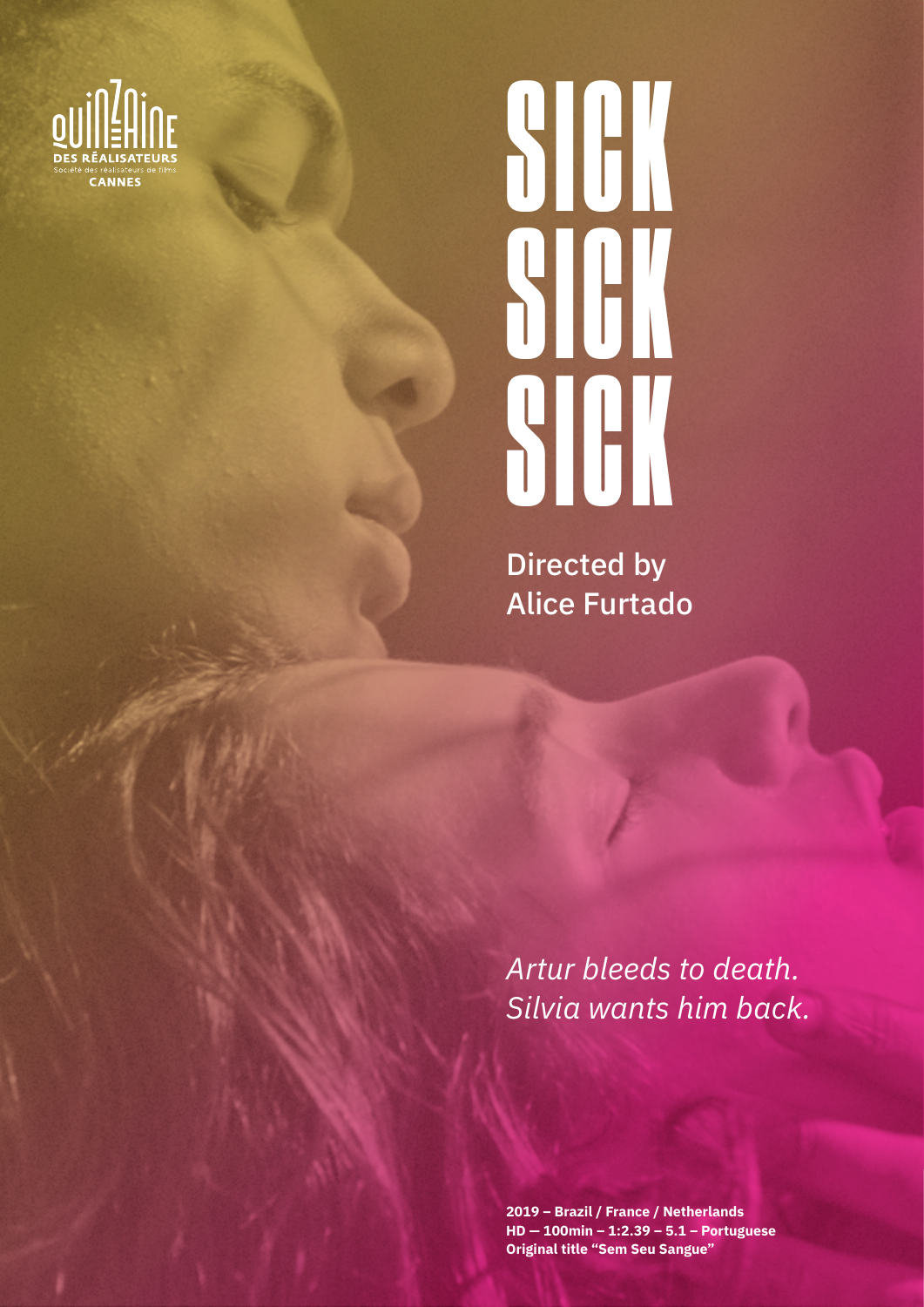

# **Logline**

Silvia and Artur's teenage-romance starts abruptly and ends up all of a sudden after a serious accident. Silvia gets sick and her days turn into dark. Her mourning becomes an obsessive quest to bring Artur back to life.

# **Synopsis**

Silvia is an introspective young girl who is not interested in the daily routine between family and school. Everything abruptly changes when Artur arrives unexpectedly in her class, after being banned from several other schools. Silvia is amazed by the vitality of the boy, who actually suffers from a serious illness - hemophilia. The two immerse themselves in an intense and brief coexistence, interrupted by an accident in which Artur bleeds to death. Silvia gets sick and sees her life turn into a strange nightmare. The mourning gradually becomes an obsession, and obsession becomes a goal - Silvia will do anything to bring him back to life.

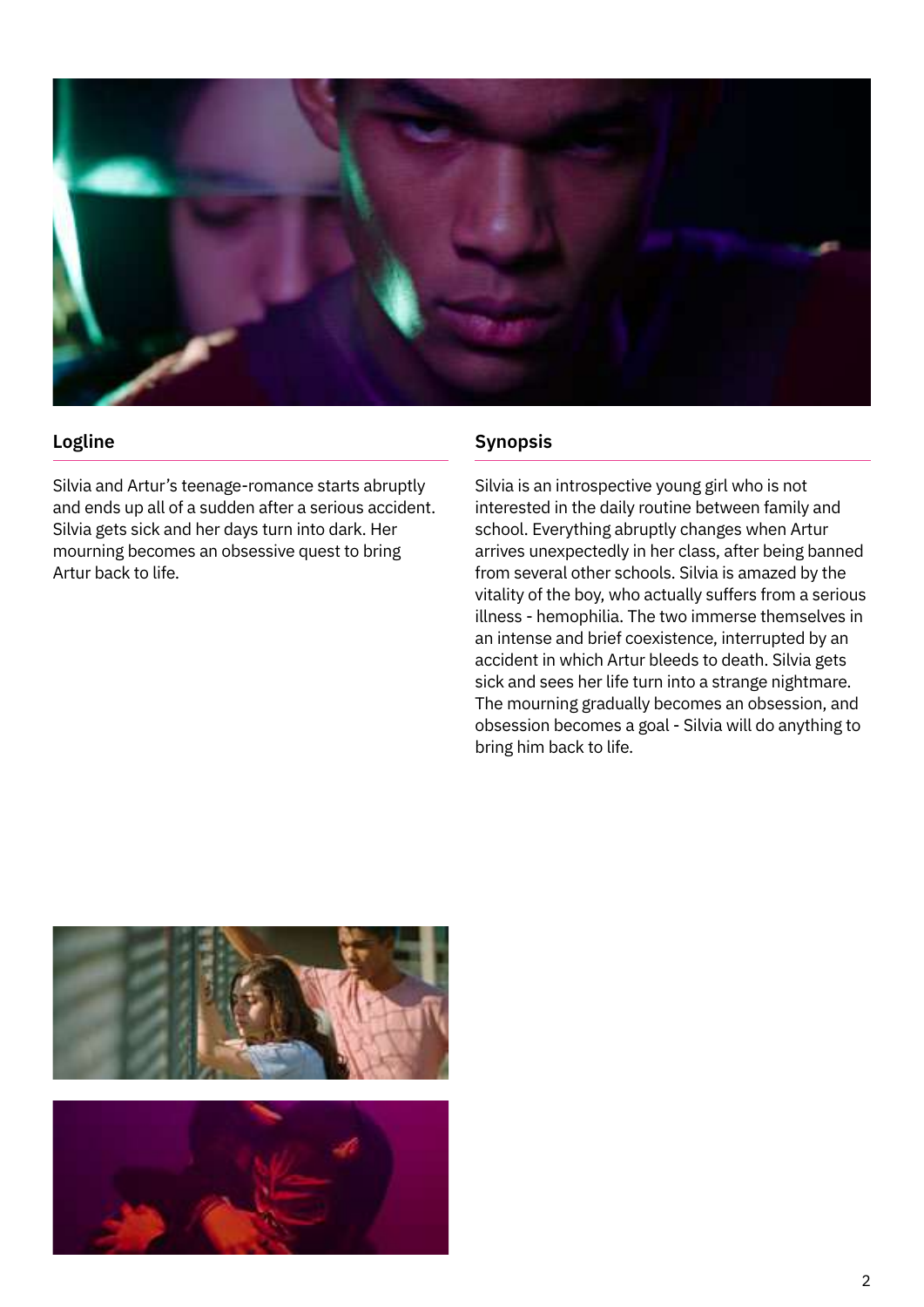



#### **Crew**

Director Alice Furtado

Script writers Alice Furtado and Leonardo Levis

Director of photography Felipe Quintelas

Production designer Elsa Romero

Editors Alice Furtado and Luisa Marques

Additional editor Eva Randolph

Sound Rubén Valdés

Original score Orlando Scarpa Neto

Sound designer Tiago Bello

Mixing Matthieu Langlet

Producers Aline Mazzarella, Matheus Peçanha and Thiago Yamachita (Estúdio Giz)

#### Co-producers

Elaine Azevedo e Silva (Oceano Cinematográfico -Brazil) Edwina Liard and Nidia Santiago (Ikki Films -France) Frank Hoeve, Katja Draaijer (BALDR Film -Netherlands)

Executive producer Carlos Eduardo Valinoti

Post production coordinator Gabriela Ruffino

#### **Cast**

Luiza Kosovski Silvia

Juan Paiva Artur

Digão Ribeiro André

Silvia Buarque Fernanda

Lourenço Mutarelli Marcelo

Ismar Tirelli Neto Luís

Valentina Luz Lia

Nahuel Perez Biscayart Matthieu

With the support of ANCINE, BRDE, Fundo Setorial do Audiovisual, Hubert Bals Fund from International Film Festival Rotterdam, Netherlands Film Fund, Aide aux cinémas du monde, Centre National du Cinéma et de L'image Animée - Institut Français, Ciclic - Region Centre-Val de Loire, in partnership with the CNC and in co-production with Le Fresnoy, Studio National des Arts Contemporains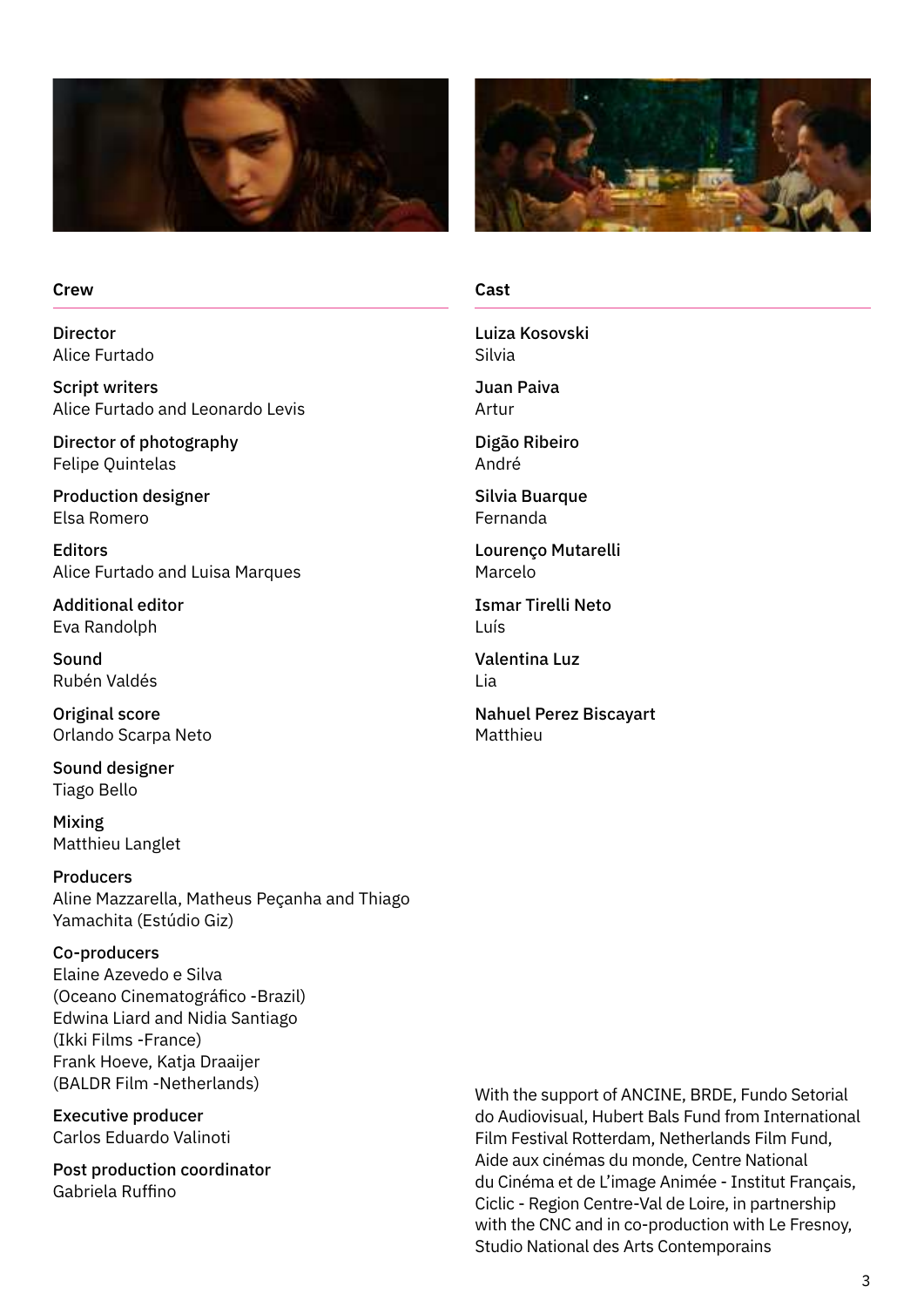

# **Director's Bio & Filmography**

Born in 1987, in Rio de Janeiro, Alice Furtado is a filmmaker and editor. She graduated in Cinema at Universidade Federal Fluminense (Brazil), and post graduated at Le Fresnoy (France). She directed the short films *Duelo antes da noite* (Cannes Cinéfondation 2011) and *La grenouille et Dieu* (2013). As an editor, she worked in Eduardo Williams' first feature *El auge del humano*, and *Os sonâmbulos*, by Tiago Mata Machado. *Sick, Sick, Sick* is her feature debut as director.

#### **Director's statement**

*Sick, Sick, Sick* is a film about love and its destabilizing potential. Love that puts the mechanic, productive functioning of routine to test. It is also a film about desire, this strong and passionate feeling that can motivate people to be better than they ever thought they could be, but that can also lead to doom. Soon I realized that these two feelings, love and desire, walked hand in hand as a double edge sword. They enhance each other but can also be a very destructive (and yet, powerful) combination.

It was motivated by these scorching feelings that the idea of a young girl who would strongly refuse to accept losing her first love has sprung on my mind. Silvia, the hero, came up before the story. With time, the idea of her sensorial journey from love to loss, from loss to the obsession of resurrection started to gain form while the concept of sickness became important to me: I began to face desire as a "pathological" condition that would make this character stronger than others and guide us through her spiral journey.

As the international title suggests, it is a film in three parts, each one marked by the transformation of its main character's body through different kinds of sickness. A body that evolves from the discovery of love and sex to the physical somatization of a devastating loss, ending up in an obsessive, magic state that leads to trance and finally possession. Driven by my love for horror movies and the zombie genre, it was a natural choice to let the fantastic in this teenage love story, building up to this haunting but also open ending.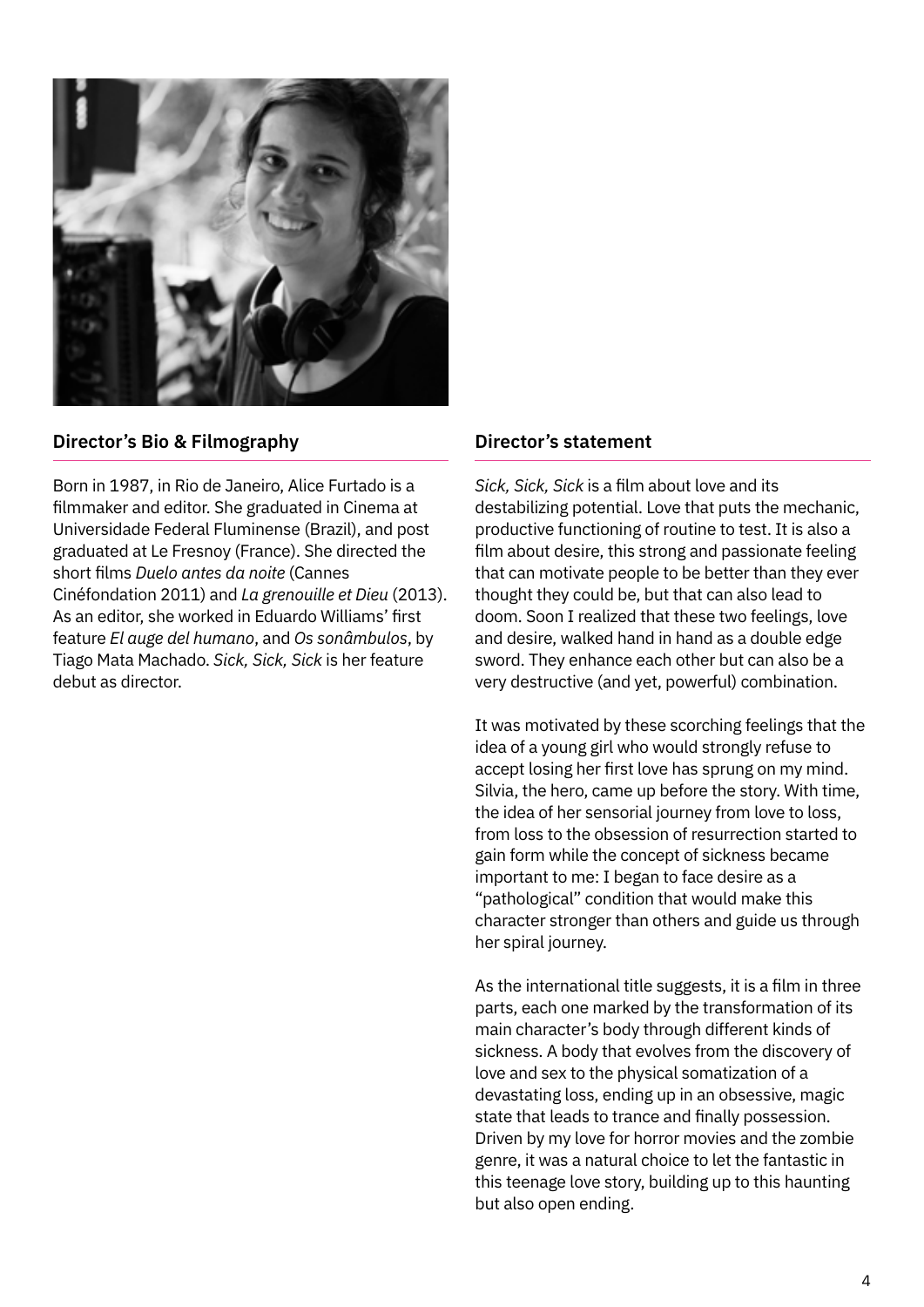

# **Q&A with Alice Furtado**

# *Where did you get the idea for this film? Where did your inspiration come from?*

The inspiration came from my own life experiences. I was young when I had my first break-up and I remember my body reacted pretty wildly to it. I did do a lot of exams at the time, I even went through an endoscopy with the same doctor who does it in the movie. It also came, of course, from my love for horror movies and the zombie genre. I joined both things together and started to imagine the story of this girl who simply wouldn't accept losing her first love. This is how it began, I had the first ideas in 2012, but started to write in 2014.

# *A first film is often very personal. In which way is this film personal to you?*

I would say that, besides the fact that it was written from some personal experiences, I also did it the way I wanted, and it reflects a lot my point of view in life. While I was writing it I was in the middle of another relationship, with the person I'm with today, and during the process we reached a difficult moment where we almost quit ourselves because life and routine couldn't give us enough time. And I thought, how can this be? How can it be that our society makes people put aside their deepest encounters, and all the intensity they can get from it, because it disrupts their functional, productive state? I'm totally against this, and the film is a praise for lovesickness. I could never do it if I didn't know this feeling, and I think that a lot of people go through life without daring it, it's a problem of our society. I agree with Alain Badiou when he says that love is under threat, and we need to act in its defence.



It felt pretty natural to me to develop the story between those two dimensions, let the fantastic in this teenage romance. I really think that fear and desire are two very close feelings, they enhance each other, and if you think about it, horror movies often have a pretty sensual side, that's also why I like them. Things are more physical, and as a spectator of a horror film you usually keep your immediate senses much more alive than your deep brain operations. I wanted the love story to unfold itself in that sensorial way as well, make it about the physical impression that one body leaves on another after a relationship. So it made sense to me to develop this dark, haunting side of desire.

# *How did you find the actors? How did you choose them? How did you work with them, direct them?*

I worked with a casting director, Giovani Barros, who is also a friend and understands me very well. He found Luiza on a drama class and took her to our casting sessions. I interviewed a lot of girls, but she impressed me since the first time we met, and it was the same way with Juan, which was already famous for Brazilian soap-operas and Giovani insisted I should meet. After the interview we selected eight girls and boys to go through a workshop, and there we also found that they had the perfect match. Rehearsals were pretty experimental and they fully dived in my propositions. I think that gave them confidence on set, because they really knew their characters, how they walk, how they look at each other, etc. I also used a lot of music, that really tuned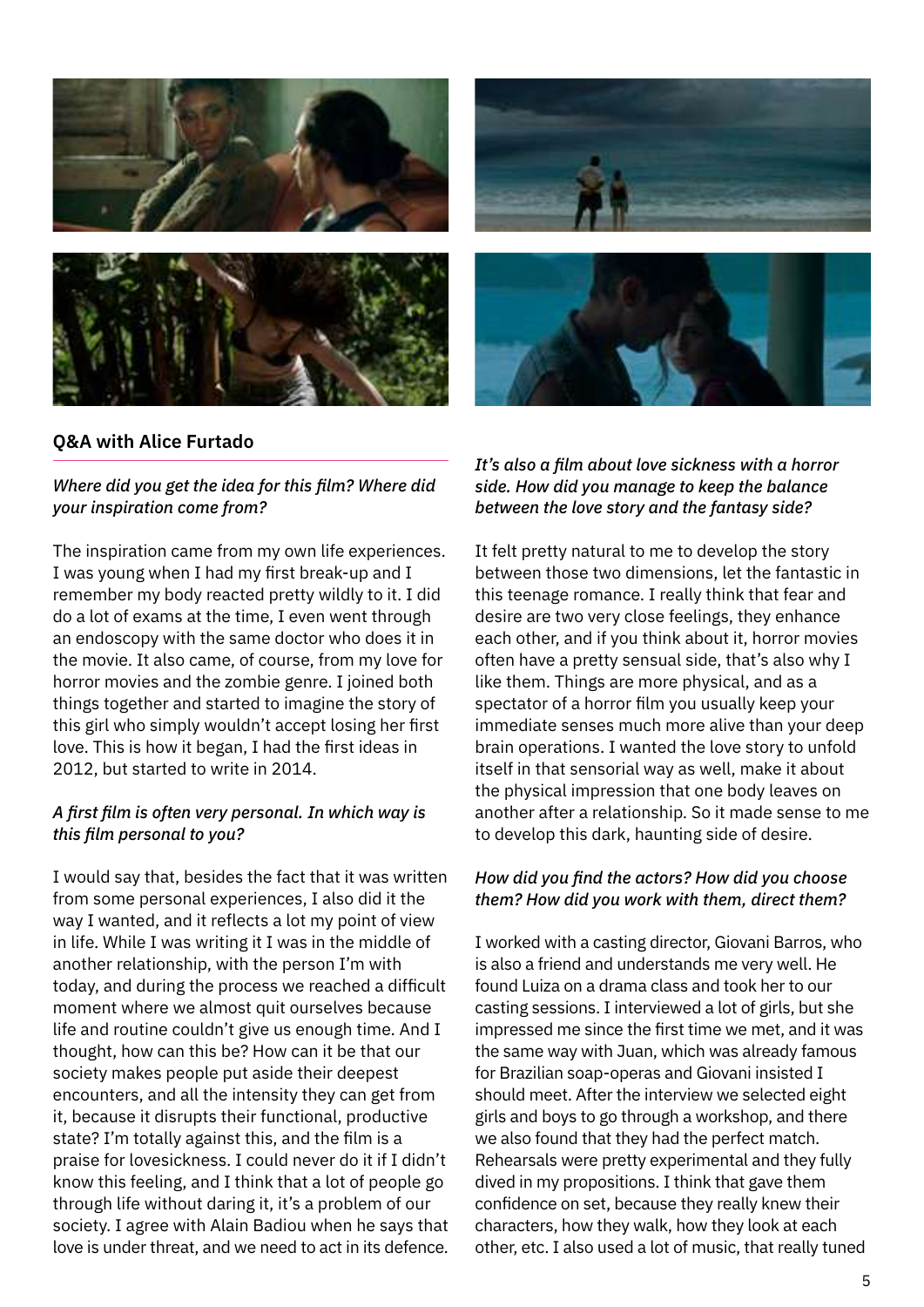

them to the right emotions sometimes. The rest of the cast is a mix of very professional actors and also first time travellers, some of them are friends, and I really enjoyed working with all. There is no formula to me, each actor has different needs, and in the end it's more about an emotional connection than anything. That's something I can feel when I choose them.

#### *How does music inspire you?*

It's my major source of inspiration, I would say, because I usually have the first ideas for a scene while listening to music. The Salem song that ends the film was a lot in my mind when I started to imagine the universe of Sick, Sick, Sick. I like to work with music in all stages - to write, to rehearse, to edit, and it takes an important place in the work as a whole. My collaboration with composer Orlando Scarpa Neto, which started in my second short La grenouille et Dieu, is also fundamental. Sometimes he can compose from the script, and it helps me a lot to prepare a scene, to visualize it in my mind, and also for rehearsals. I also invited singersongwriter Leticia Novaes, whom I really like, to compose a special song for the film, and it's really good, a very emotional moment.

#### *The work on the frame and light is quite important as well. Could you talk about it?*

It was a risk I decided to take to work almost entirely with tight shots and long lenses. I wanted the film to flow as a sensorial journey and it was clear to me that this would only work if we could feel Silvia's body states, so it was a rule to be always close to her skin, and share her unclear vision of things. The camera was usually set in the middle of the scene and not outside it. The DoP Felipe Quintelas, with whom I had worked with already in my previous short, accompanied me on the rehearsals, and we started to test it, we agreed it worked well. For the light it was less rigid, we discussed it scene by scene, but there were no actual rules. We can vary from totally natural, overexposed sunlight to some really stylized studio scenes, and I think it works well because we're actually in Silvia's mind most of the time...

#### *You studied cinema in Brazil and then at the residence in Le Fresnoy in France. What impact did these two cinema approaches have on your work? Could you talk about these two experiences?*

My school in Brazil is where I met almost everyone that I collaborate with today. Regardless of generations, there is a real community of people who come from there in Rio, and even if each of us is different, I think there's a common idea of how to make films that we share, and it's pretty nice. It was also the place where I started to build up my thoughts and tastes on cinema, an extremely cinephile moment, and the beginning of the 00s was a good time for that. I would rush to see the new films by Abel Ferrara, Gus Van Sant, Claire Denis, Apichatpong Weerasetakhul, Jia Zhang-Ke, Lucrecia Martel… I did though feel at some point that I needed to expand my thoughts to other domains, and exchange with people from different backgrounds. That's when I decided to apply for Le Fresnoy. This was a totally different experience because most of my colleagues came from other areas and were making films for the first time. It's a good place to experiment, but also to learn how to fight for your ideas. I was lucky to have Claire Denis as a tutor, and, amongst all the good things that I learned from this experience with her, she really thought me to fight hard and never let go the important things.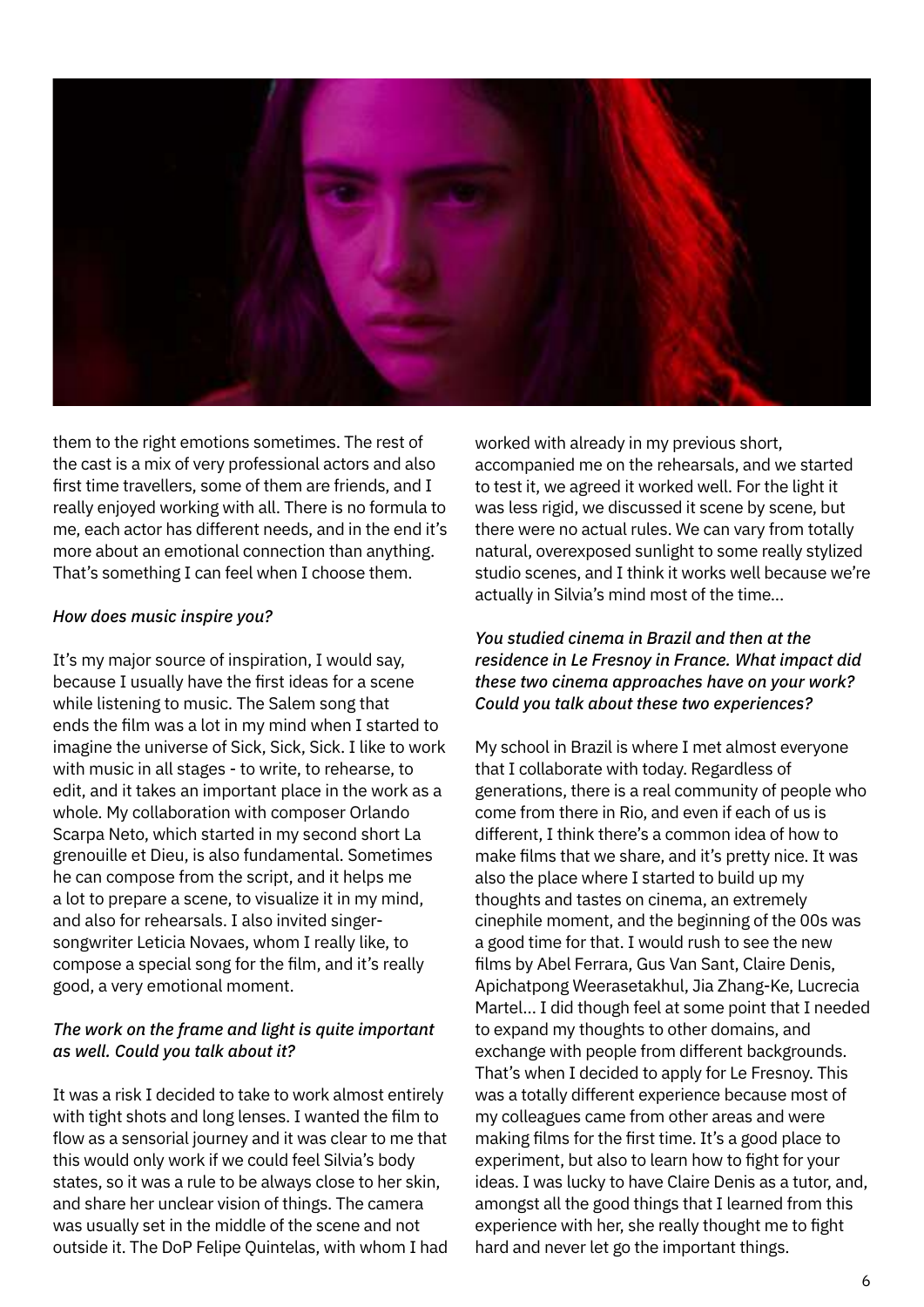



# **Estúdio Giz (Brazil) – Producer**

www.estudiogiz.com.br

Estúdio Giz is an audiovisual production company founded in 2014. Based in Rio de Janeiro, it works on the development and production of projects for TV and cinema in partnership with independent creators. It is the producer of "Sick, Sick, Sick" (2019), by Alice Furtado, and "Paulistas" (2017), by Daniel Nolasco, with world premiere in the "Next Masters" competition at Dok Leipzig 2017. Estúdio Giz is also the associated producer of "El Auge del Humano" (2016), by Eduardo Williams, awarded with the Golden Leopard in the "Cineasti del Presente" competition at Locarno Festival in 2016. The company has also produced 13 short films over the years, screened and awarded in more than 40 film festivals, such as FICUNAM, Havana Film Festival, Queer Lisboa, among others.





# **BALDR Film (Netherlands) – Co-producer**

#### www.baldrfilm.nl

BALDR Film (2012) is the production company of producers Frank Hoeve and Katja Draaijer in Amsterdam. They focus on developing and (co-) producing international high-quality features and documentaries of a select number of filmmakers with a distinctive personal signature. Their latest credits are "Those Who Feel the Fire Burning" by Morgan Knibbe (IDFA, Dutch Academy Award), "Etgar Keret: Based on a True Story" by Stephane Kaas (International Emmy Award, Prix Italia), "Heartbound" by Critics Week-Winner Janus Metz (TIFF 2018, IDFA), "Western Arabs" by Omar Shargawi (Berlinale 2019) and "Sick, Sick, Sick" by Alice Furtado (Cannes Directors Fortnight 2019). Currently in production is "Mitra" by Kaweh Modiri (Winner Eurimages Co-production Development Award). Frank Hoeve was Producer on the Move in Cannes 2018.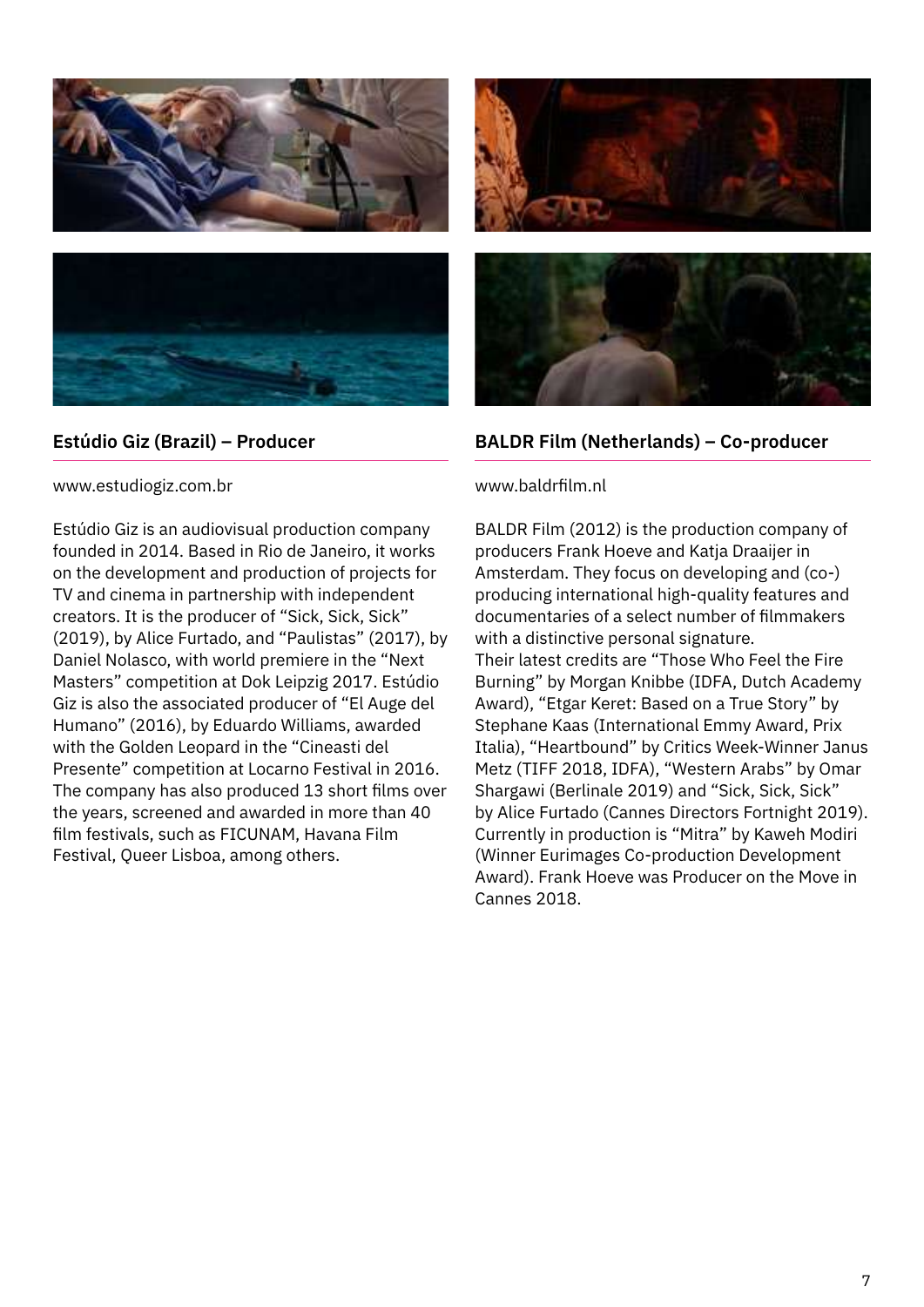

# **Ikki Films (France) – Co-producer**

#### www.ikkifilms.com

Ikki Films produces and co-produces original and innovative films since 2011, live and animated. The team is composed by producers Nidia Santiago and Edwina Liard. At Ikki Films, we are internationally oriented. Our approach is to produce films with audacious and singular vision of the world. Our film productions have been selected at nearly 700 international festivals and have won more than 100 prizes, including the FIPRESCI Prize in Annecy, Unifrance Prize at Cannes Film Festival, Best Animation Film in Animamundi, Zinebi, among others. We have been nominated to the Oscars 2018 with NEGATIVE SPACE by Ru Kuwahata & Max Porter. "Sick, Sick, Sick" by Alice Furtado is our first live action feature film in co-production with Brazil and the Netherlands selected at La Quinzaine (Cannes 2019).

#### **Oceano Cinematográfico (Brazil) – Co-propducer**

Elaine Azevedo e Silva is the creator of Oceano Cinematográfico that is located in the small town of Niteroi, Rio de Janeiro since 2010. With 15 solid years of experience in the cinema industry, Elaine brings to Oceano her commitment to a independent brazilian cinema ready to entertain the world. Ocean co-produced with Jura Films the movie "The Serpent", with acclaimed brazilian actors Lucelia Santos and Matheus Nachtergaele. This movie is a beautiful adaptation of a Nelson Rodrigues play and won the Special Judges Prize at the 20th Brazilian-Luso Cinema Festival in Santa Maria da Feira, Portugal.

Nowadays, Ocean is producing the movie "Inybia", an attempt to tell the histories of the original inhabitants of the Guanabara Bay surroundings in the 16th century Rio de Janeiro.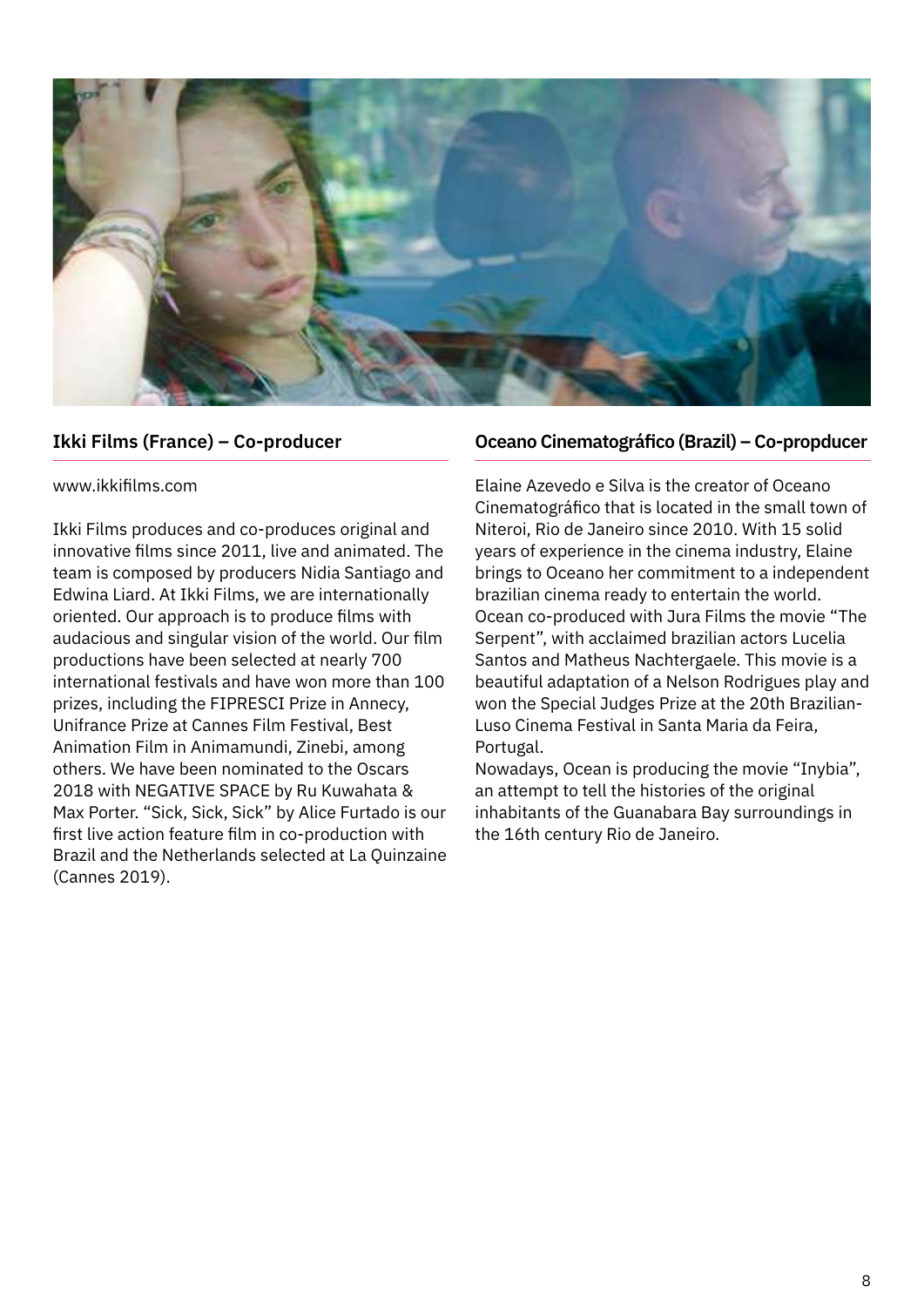



# **Production contact**

Estúdio Giz (Brazil)

+55 21 96816 5836 contato@estudiogiz.com.br www.estudiogiz.com.br

# **International Sales**

Alpha Violet

info@alphaviolet.com

Virginie Devesa +33 6 2041 1137

Keiko Funato +33 6 2983 5108





# **International Publicist (for Cannes)**

The PR Factory

Marie-France Dupagne mariefrance@theprfactory.com +32 477 62 67 70

Barbara Van Lombeek barbara@theprfactory.com +32 486 54 64 80